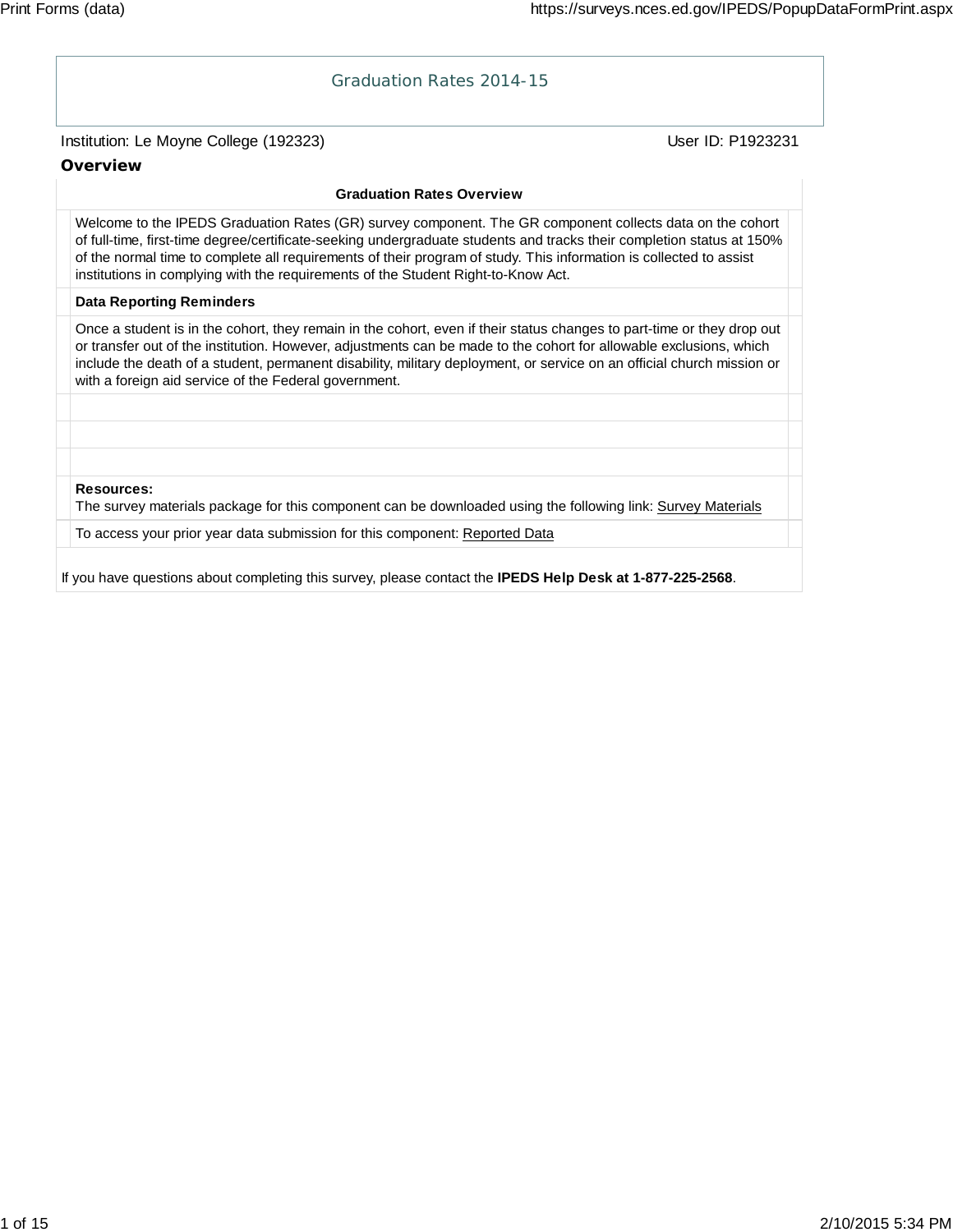## **Section I - Graduation Rates - Establishing cohorts**

**Based on your institution's response to the predominant calendar system question (B3) on the Institutional Characteristics Header survey component from the IPEDS Fall 2014 data collection, your institution must report graduation rates data using a:**

**Fall Cohort**

*A fall cohort is used by institutions with standard academic terms (semester, trimester, quarter, 4-1-4). A full-year cohort is used by institutions offering primarily occupational/vocational programs and operating on a continuous basis.*

## **Establishing cohorts**

NOTE: Reporting using the new race/ethnicity categories is now mandatory. On this screen you will need to revise your preloaded 2008 cohort of full-time, first-time degree/certificate-seeking undergraduate students to the new race/ethnicity categories (if applicable). For information and assistance with this, please visit the IPEDS Race/Ethnicity Information Center.

## **Men**

| Screen 1 of 2                                                                                       |                | Cohort year 2008 |
|-----------------------------------------------------------------------------------------------------|----------------|------------------|
|                                                                                                     | Initial cohort | Revised cohort   |
|                                                                                                     |                | (Column 01)      |
| <b>NEW categories:</b>                                                                              |                |                  |
| Notes for NEW categories:<br>Report Hispanic/Latino individuals of any race as Hispanic/Latino<br>٠ |                |                  |
| Report race for non-Hispanic/Latino individuals only<br>٠                                           |                |                  |
| Hispanic/Latino                                                                                     |                | 8                |
| American Indian or Alaska Native                                                                    |                | $\mathbf{1}$     |
| <b>Asian</b>                                                                                        |                | 5                |
| <b>Black or African American</b>                                                                    |                | 10               |
| Native Hawaiian or Other Pacific Islander                                                           |                | $\mathbf 0$      |
| White                                                                                               |                | 177              |
| Two or more races                                                                                   |                | 0                |
| OLD categories:                                                                                     |                |                  |
| Black, non-Hispanic                                                                                 | 10             |                  |
| American Indian/Alaska Native                                                                       | 1              |                  |
| Asian/Pacific Islander                                                                              | 5              |                  |
| Hispanic                                                                                            | 8              |                  |
| White, non-Hispanic                                                                                 | 175            |                  |
| Categories used in BOTH New and Old:                                                                |                |                  |
| Nonresident alien                                                                                   | $\mathbf 0$    | 0                |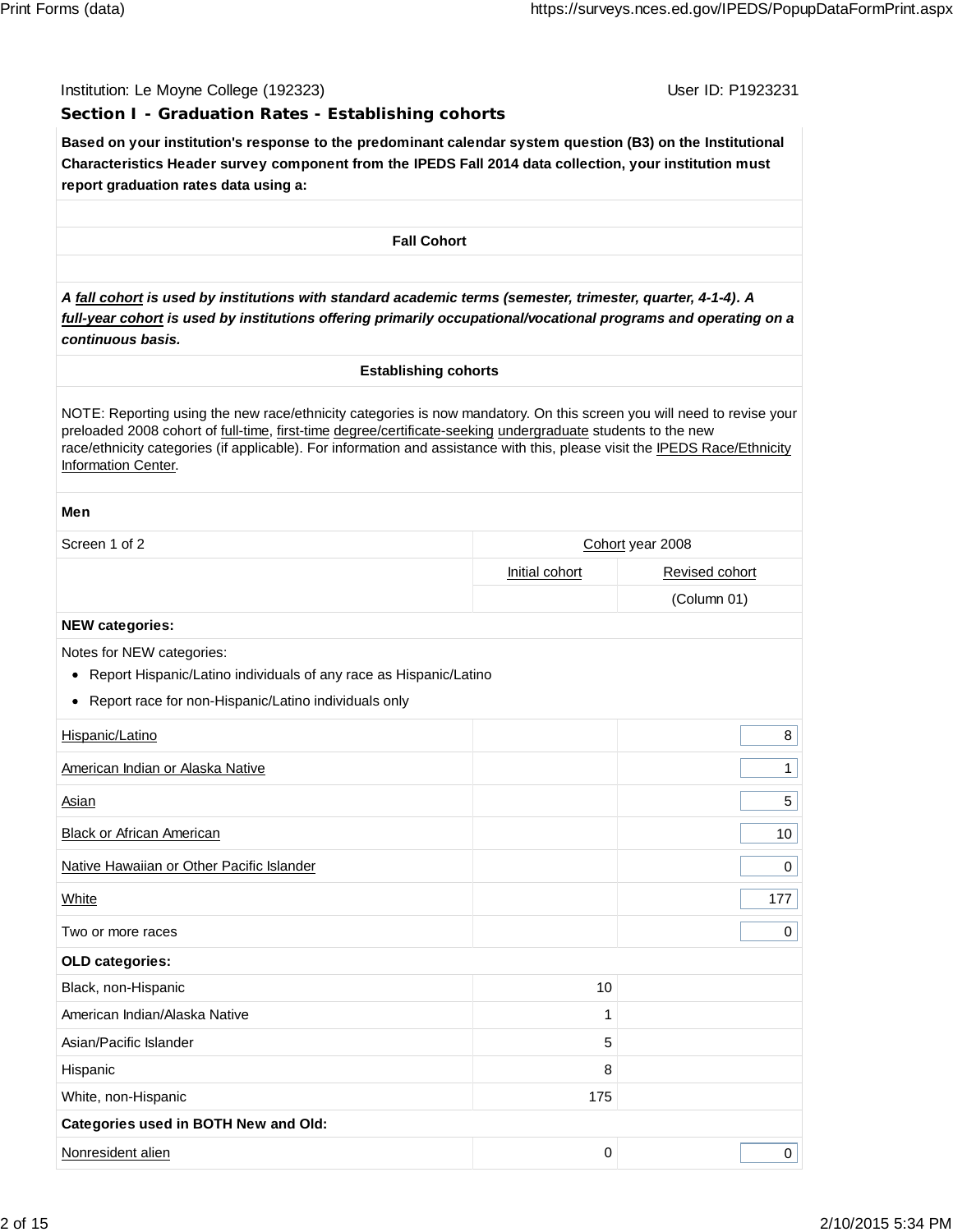| Race and ethnicity unknown                                             | 9                | $\overline{7}$   |
|------------------------------------------------------------------------|------------------|------------------|
| <b>Total men</b>                                                       | 208              | 208              |
|                                                                        |                  |                  |
| Women                                                                  |                  |                  |
| Screen 1 of 2                                                          |                  | Cohort year 2008 |
|                                                                        | Initial cohort   | Revised cohort   |
|                                                                        |                  | (Column 01)      |
| <b>NEW categories:</b>                                                 |                  |                  |
| Notes for NEW categories:                                              |                  |                  |
| Report Hispanic/Latino individuals of any race as Hispanic/Latino<br>٠ |                  |                  |
| Report race for non-Hispanic/Latino individuals only<br>٠              |                  |                  |
| Hispanic/Latino                                                        |                  | 19               |
| American Indian or Alaska Native                                       |                  | $\overline{2}$   |
| <b>Asian</b>                                                           |                  | 4                |
| <b>Black or African American</b>                                       |                  | 13               |
| Native Hawaiian or Other Pacific Islander                              |                  | 0                |
| White                                                                  |                  | 281              |
| Two or more races                                                      |                  | $\mathbf{1}$     |
| OLD categories:                                                        |                  |                  |
| Black, non-Hispanic                                                    | 13               |                  |
| American Indian/Alaska Native                                          | $\boldsymbol{2}$ |                  |
| Asian/Pacific Islander                                                 | 5                |                  |
| Hispanic                                                               | 19               |                  |
| White, non-Hispanic                                                    | 280              |                  |
| Categories used in BOTH New and Old:                                   |                  |                  |
| Nonresident alien                                                      | $\pmb{0}$        | 1                |
| Race and ethnicity unknown                                             | 16               | 14               |
| <b>Total women</b>                                                     | 335              | 335              |
|                                                                        |                  |                  |
| Total men + women                                                      | 543              | 543              |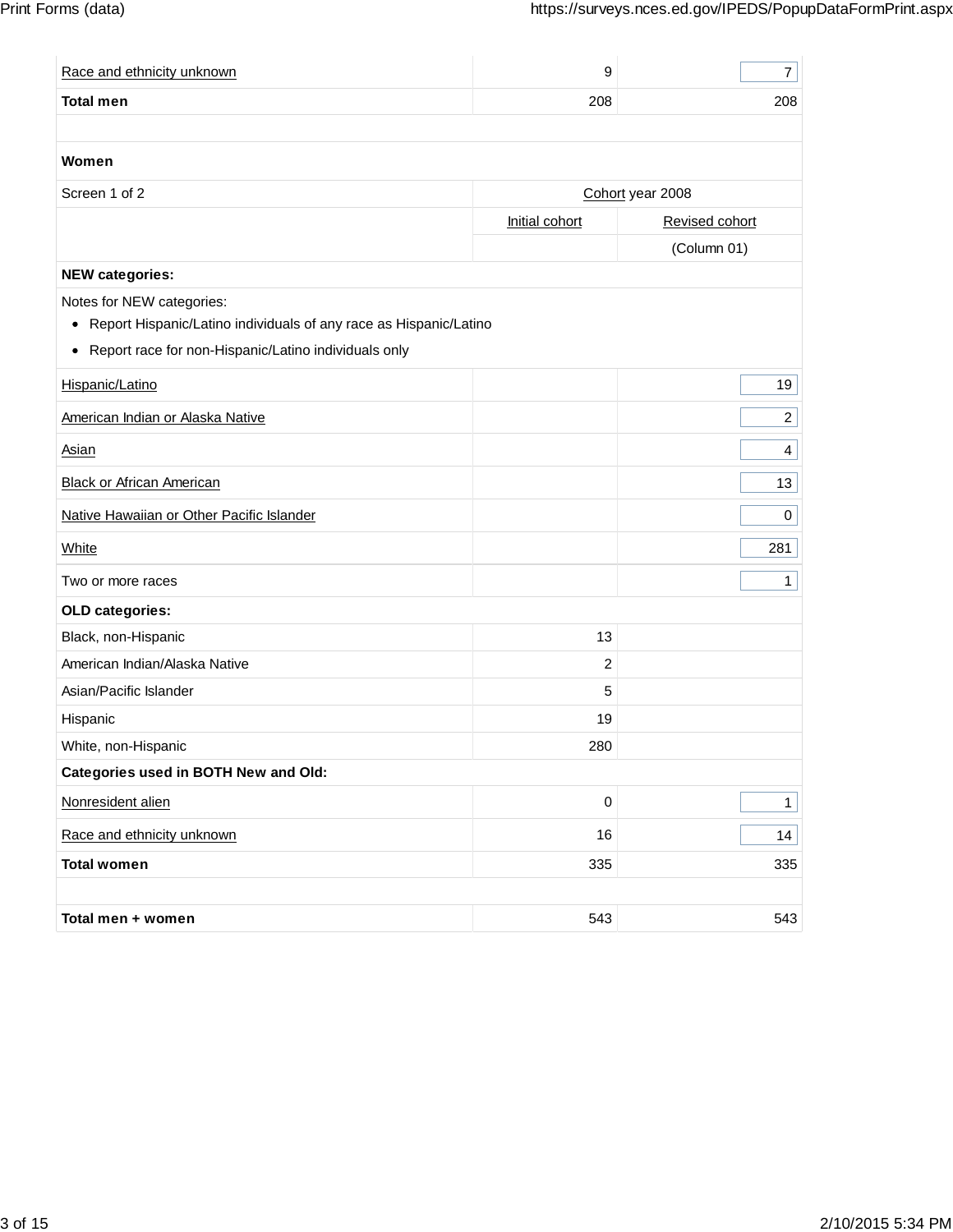## **Section I - Graduation Rates - Establishing cohorts**

- Incoming students seeking a bachelor's degree should be reported in Column 02. Column 03 will then be generated for you. Column 03 is meant to include any full-time, first-time entering students who were seeking a degree or certificate other than a bachelor's degree, such as an associate's degree or undergraduate certificate.
- If you have no changes to the preloaded data on this screen, click the "Save and Next" button to generate additional screens for reporting completers and transfers/exclusions.

### **Establishing cohorts**

- **Report Hispanic/Latino individuals of any race as Hispanic/Latino**
- **Report race for non-Hispanic/Latino individuals only**

### **Men**

| Screen 2 of 2                                |             |                                                            | Cohort year 2008                                                                                                     |
|----------------------------------------------|-------------|------------------------------------------------------------|----------------------------------------------------------------------------------------------------------------------|
|                                              | Cohort      | Bachelor's or<br>equivalent<br>degree-seeking<br>subcohort | Other degree/certificate-seeking<br>subcohort<br>(Cohort minus Bachelor's or equivalent<br>degree-seeking subcohort) |
|                                              | (Column 01) | (Column 02)                                                | (Column 03)                                                                                                          |
| Nonresident alien                            | 0           | 0                                                          | 0                                                                                                                    |
| Hispanic/Latino                              | 8           | 8                                                          | 0                                                                                                                    |
| American Indian or Alaska<br><b>Native</b>   | 1           | 1                                                          | 0                                                                                                                    |
| <b>Asian</b>                                 | 5           | 5                                                          | $\mathbf 0$                                                                                                          |
| <b>Black or African American</b>             | 10          | 10                                                         | 0                                                                                                                    |
| Native Hawaiian or Other Pacific<br>Islander | 0           | 0                                                          | $\mathbf 0$                                                                                                          |
| White                                        | 177         | 177                                                        | 0                                                                                                                    |
| Two or more races                            | 0           | 0                                                          | 0                                                                                                                    |
| Race and ethnicity unknown                   | 7           | 7                                                          | 0                                                                                                                    |
| <b>Total men</b>                             | 208         | 208                                                        | 0                                                                                                                    |

### **Women**

| Screen 2 of 2                              | Cohort year 2008 |                                                            |                                                                                                                      |  |  |
|--------------------------------------------|------------------|------------------------------------------------------------|----------------------------------------------------------------------------------------------------------------------|--|--|
|                                            | Cohort           | Bachelor's or<br>equivalent<br>degree-seeking<br>subcohort | Other degree/certificate-seeking<br>subcohort<br>(Cohort minus Bachelor's or equivalent<br>degree-seeking subcohort) |  |  |
|                                            | (Column 01)      | (Column 02)                                                | (Column 03)                                                                                                          |  |  |
| Nonresident alien                          |                  |                                                            | 0                                                                                                                    |  |  |
| Hispanic/Latino                            | 19               | 19                                                         | 0                                                                                                                    |  |  |
| American Indian or Alaska<br><b>Native</b> | $\mathcal{P}$    | 2                                                          | 0                                                                                                                    |  |  |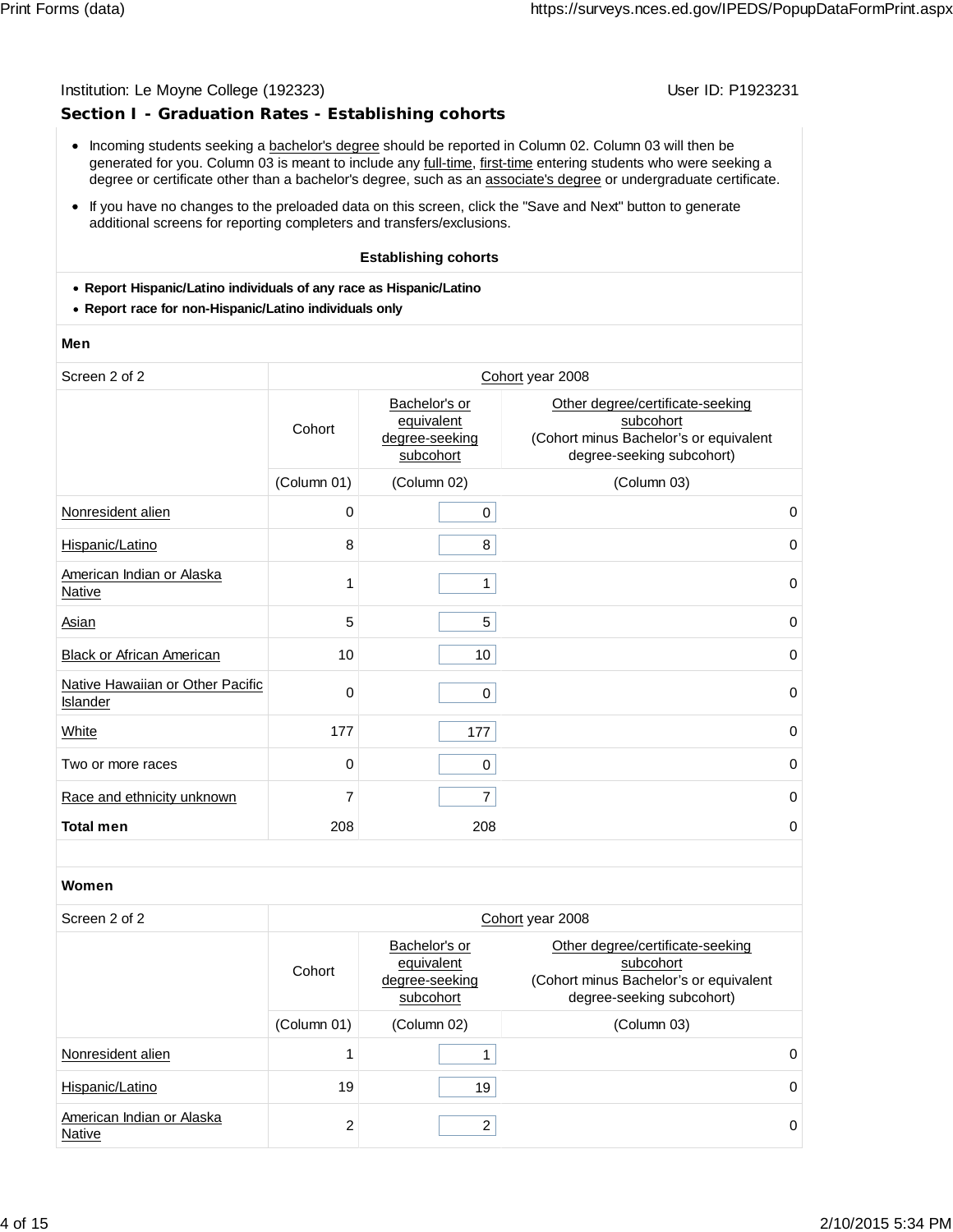| Asian                                        | 4   | 4   | 0        |
|----------------------------------------------|-----|-----|----------|
| <b>Black or African American</b>             | 13  | 13  | $\Omega$ |
| Native Hawaiian or Other Pacific<br>Islander | O   | 0   | $\Omega$ |
| White                                        | 281 | 281 | $\Omega$ |
| Two or more races                            |     |     | 0        |
| Race and ethnicity unknown                   | 14  | 14  | 0        |
| <b>Total women</b>                           | 335 | 335 | 0        |
|                                              |     |     |          |
| Total men + women                            | 543 | 543 | 0        |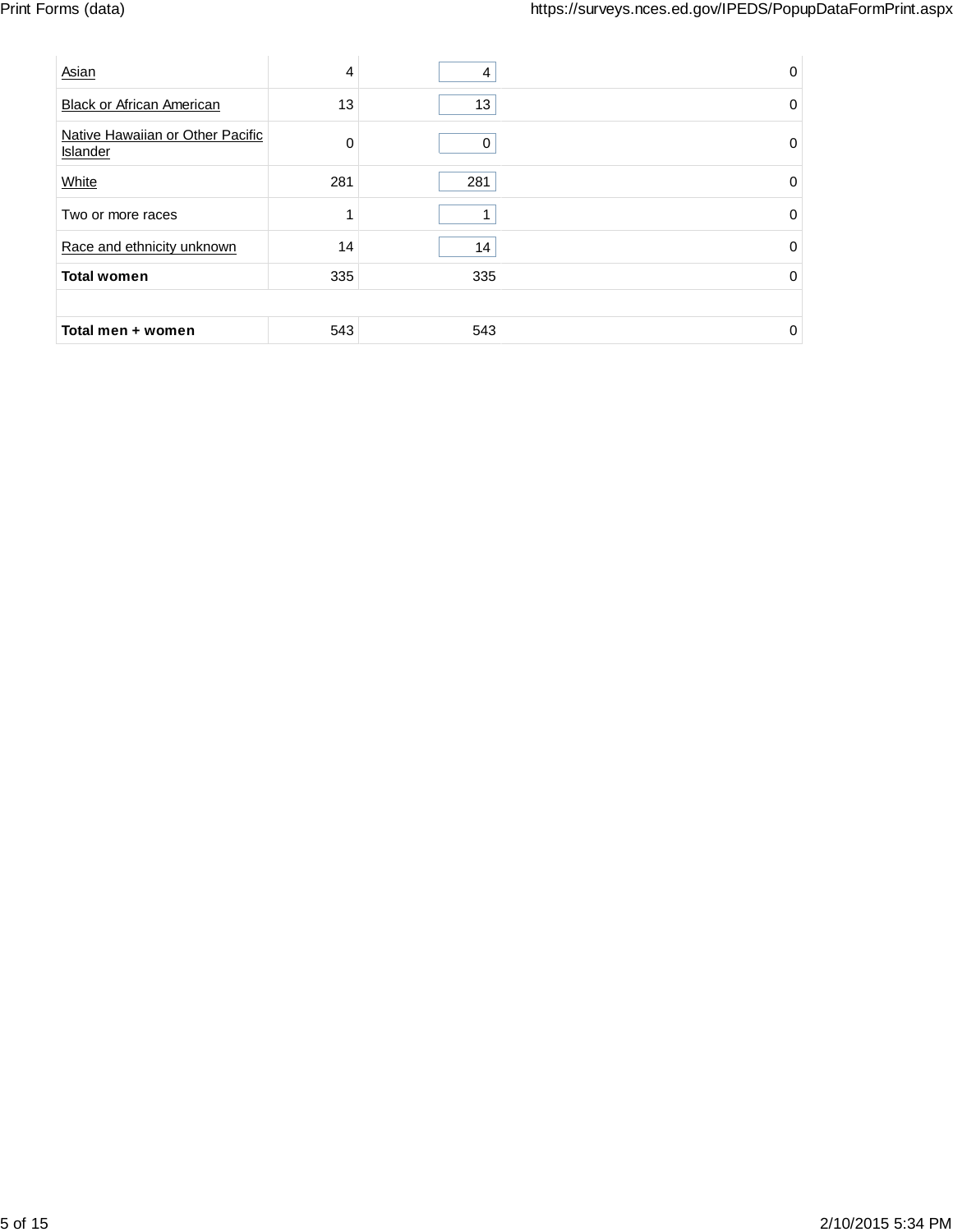## **Section II - Graduation Rates - Bachelor's or equivalent degree-seeking subcohort - Completers within 150%**

- In the columns below, report the status of the bachelor's degree-seeking subcohort of students listed in Column 10.
- Of the students in Column 10, those who attained a degree or certificate OTHER THAN A BACHELOR'S DEGREE within 150% of the normal time to complete the program as of August 31, 2014 should be reported in either Column 11 or 12, depending on the length of the program completed.
- Of the students in Column 10, those who attained a bachelor's degree or equivalent within 150% of normal time should be reported in Column 18.

## **Subcohort of full-time, first-time students seeking a bachelor's or equivalent degree**

- **Report Hispanic/Latino individuals of any race as Hispanic/Latino**
- **Report race for non-Hispanic/Latino individuals only**

### **Men**

| Screen 1 of 3                                          | Cohort year 2008                                                                           |                                                                             |                                                                                                    |                                                         |                                    |  |
|--------------------------------------------------------|--------------------------------------------------------------------------------------------|-----------------------------------------------------------------------------|----------------------------------------------------------------------------------------------------|---------------------------------------------------------|------------------------------------|--|
|                                                        | Subcohort students who completed their program within 150%<br>of normal time to completion |                                                                             |                                                                                                    |                                                         |                                    |  |
|                                                        | Bachelor's or<br>equivalent<br>degree-seeking<br>subcohort                                 | Completers of<br>programs of less<br>than 2 academic yrs<br>(or equivalent) | €<br>Completers of<br>programs of at least 2<br>but less than 4<br>academic yrs (or<br>equivalent) | Completers of<br>bachelor's or<br>equivalent<br>degrees | Total<br>completers<br>within 150% |  |
|                                                        | (Column 10)                                                                                | (Column 11)                                                                 | (Column 12)                                                                                        | (Column 18)                                             | (Column 29)                        |  |
| Nonresident alien                                      | $\mathbf 0$                                                                                | $\mathbf 0$                                                                 |                                                                                                    | $\mathbf 0$                                             | 0                                  |  |
| Hispanic/Latino                                        | 8                                                                                          | 0                                                                           |                                                                                                    | 3                                                       | 3                                  |  |
| American Indian or<br>Alaska Native                    | 1                                                                                          | 0                                                                           |                                                                                                    | 0                                                       | $\mathbf 0$                        |  |
| Asian                                                  | 5                                                                                          | 0                                                                           |                                                                                                    | 5                                                       | 5                                  |  |
| <b>Black or African</b><br>American                    | 10                                                                                         | 0                                                                           |                                                                                                    | 6                                                       | 6                                  |  |
| Native Hawaiian or<br><b>Other Pacific</b><br>Islander | 0                                                                                          | 0                                                                           |                                                                                                    | 0                                                       | $\mathbf 0$                        |  |
| White                                                  | 177                                                                                        | 0                                                                           |                                                                                                    | 125                                                     | 125                                |  |
| Two or more races                                      | 0                                                                                          | 0                                                                           |                                                                                                    | $\mathbf 0$                                             | $\Omega$                           |  |
| Race and ethnicity<br>unknown                          | 7                                                                                          | 0                                                                           |                                                                                                    | 5                                                       | 5                                  |  |
| <b>Total men</b>                                       | 208                                                                                        | $\Omega$                                                                    | 0                                                                                                  | 144                                                     | 144                                |  |
|                                                        |                                                                                            |                                                                             |                                                                                                    |                                                         |                                    |  |
| Women                                                  |                                                                                            |                                                                             |                                                                                                    |                                                         |                                    |  |

| Screen 1 of 3 | Cohort year 2008 |                                                            |            |  |  |
|---------------|------------------|------------------------------------------------------------|------------|--|--|
|               | Bachelor's or    | Subcohort students who completed their program within 150% | Total      |  |  |
|               | equivalent       | of normal time to completion                               | completers |  |  |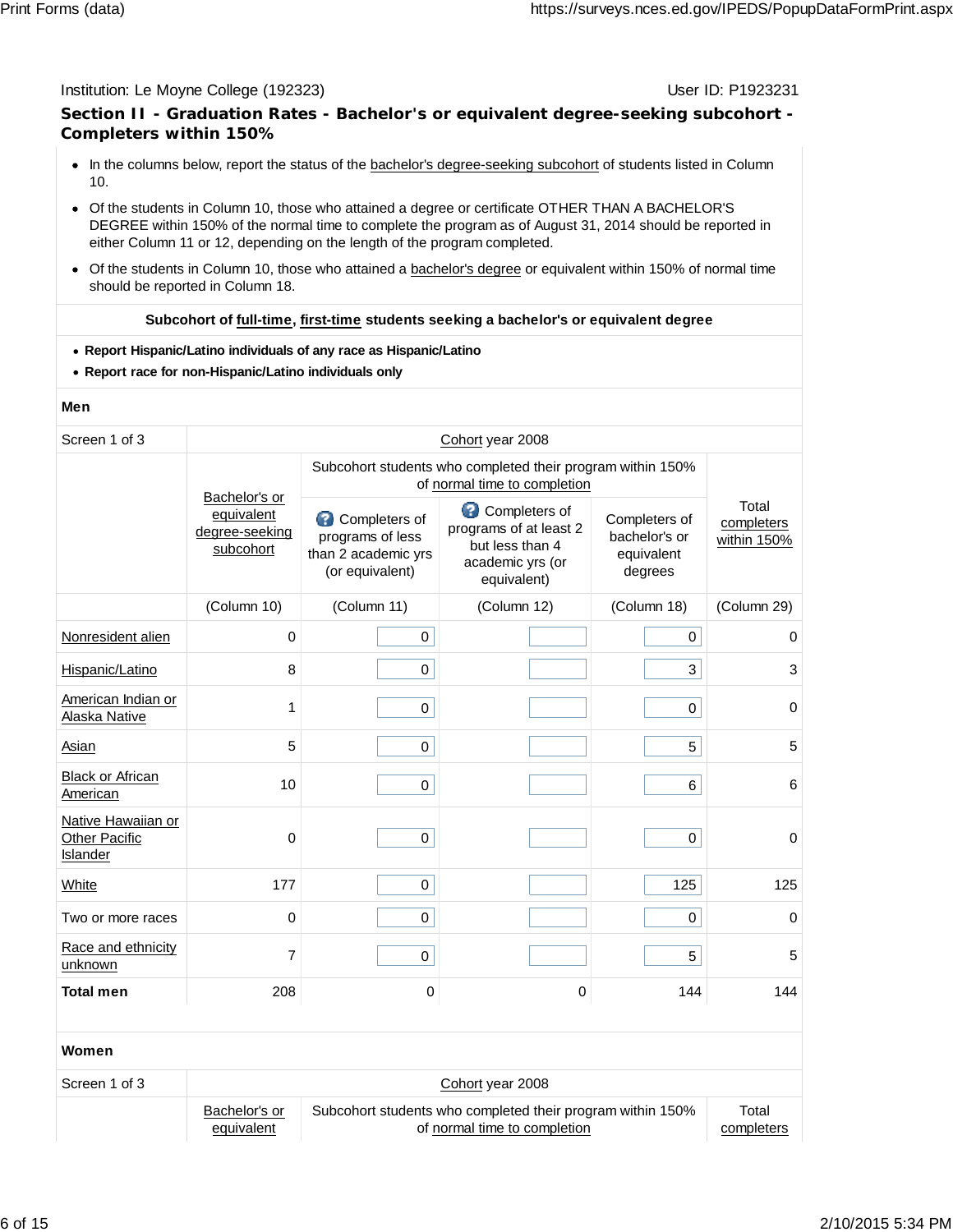|                                                        | degree-seeking<br>subcohort | ๏<br>Completers of<br>programs of less<br>than 2 academic yrs<br>(or equivalent) | Completers of<br>programs of at least 2<br>but less than 4<br>academic yrs (or<br>equivalent) | Completers of<br>bachelor's or<br>equivalent<br>degrees | within 150%    |
|--------------------------------------------------------|-----------------------------|----------------------------------------------------------------------------------|-----------------------------------------------------------------------------------------------|---------------------------------------------------------|----------------|
|                                                        | (Column 10)                 | (Column 11)                                                                      | (Column 12)                                                                                   | (Column 18)                                             | (Column 29)    |
| Nonresident alien                                      | 1                           | $\mathbf 0$                                                                      |                                                                                               | 1                                                       | 1              |
| Hispanic/Latino                                        | 19                          | $\mathbf 0$                                                                      |                                                                                               | 15                                                      | 15             |
| American Indian or<br>Alaska Native                    | $\overline{2}$              | $\mathbf 0$                                                                      |                                                                                               | $\overline{2}$                                          | $\overline{2}$ |
| <b>Asian</b>                                           | $\overline{4}$              | $\mathbf 0$                                                                      |                                                                                               | $\overline{2}$                                          | $\overline{2}$ |
| <b>Black or African</b><br>American                    | 13                          | $\mathbf 0$                                                                      |                                                                                               | $\overline{7}$                                          | $\overline{7}$ |
| Native Hawaiian or<br><b>Other Pacific</b><br>Islander | 0                           | $\mathbf 0$                                                                      |                                                                                               | $\mathbf 0$                                             | $\pmb{0}$      |
| White                                                  | 281                         | $\mathbf 0$                                                                      |                                                                                               | 208                                                     | 208            |
| Two or more races                                      | 1                           | $\mathbf 0$                                                                      |                                                                                               | 0                                                       | $\pmb{0}$      |
| Race and ethnicity<br>unknown                          | 14                          | $\mathbf 0$                                                                      | 0                                                                                             | 11                                                      | 11             |
| <b>Total women</b>                                     | 335                         | 0                                                                                | 0                                                                                             | 246                                                     | 246            |
|                                                        |                             |                                                                                  |                                                                                               |                                                         |                |
| Total men +<br>women                                   | 543                         | 0                                                                                | 0                                                                                             | 390                                                     | 390            |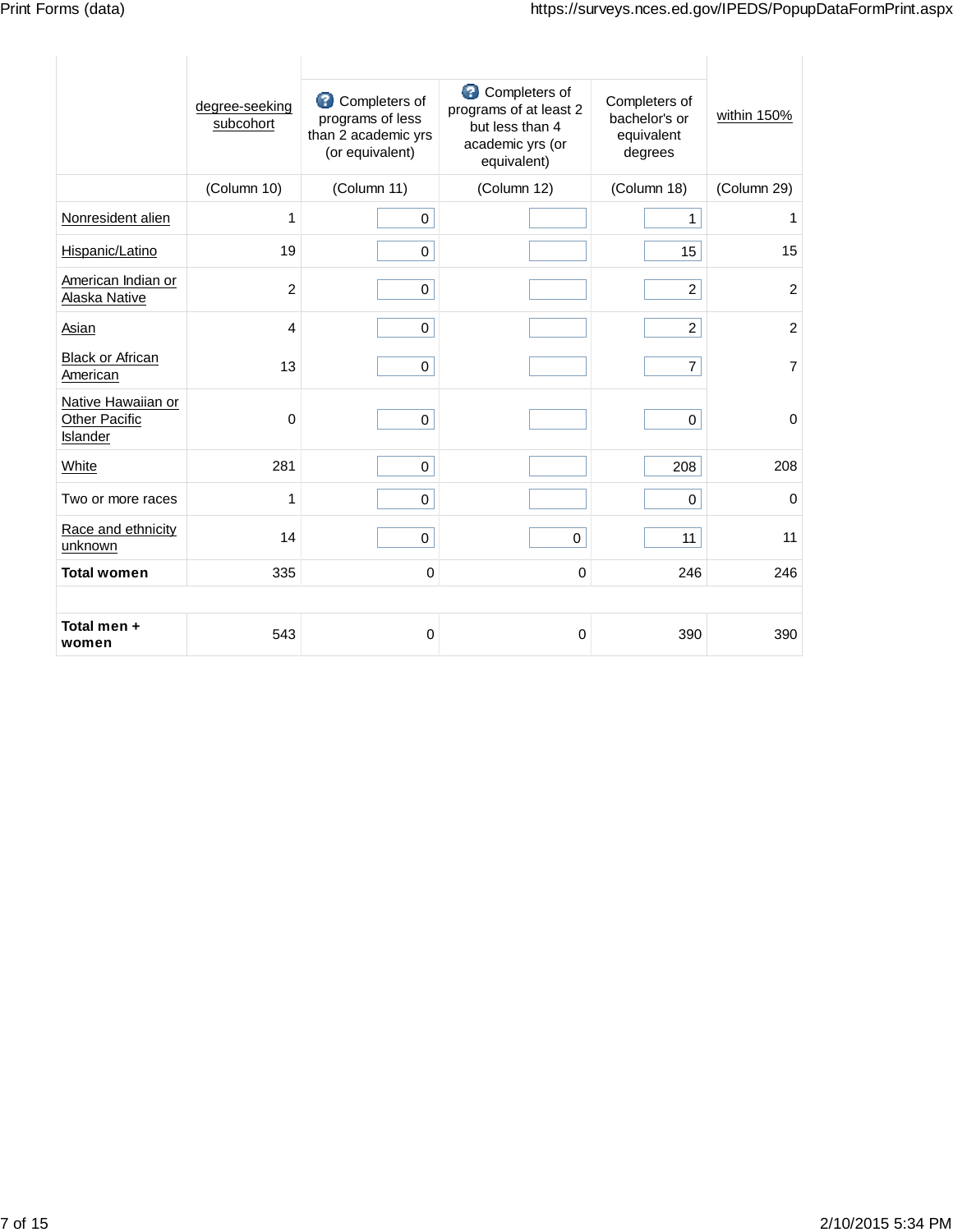## **Section II - Graduation Rates - Bachelor's completers by length of time to degree**

Those students in the bachelor's or equivalent degree-seeking subcohort who attained a bachelor's degree or equivalent within 150% of normal time to completion, as reported on the previous screen, are listed in Column 18. In Column 19, report the number of these students who earned a bachelor's degree in 4 years. In Column 20, report the number of these students who earned a bachelor's degree in 5 years. Column 21 will be calculated for you.

### **Subcohort of full-time, first-time students seeking a bachelor's or equivalent degree**

- **Report Hispanic/Latino individuals of any race as Hispanic/Latino**
- **Report race for non-Hispanic/Latino individuals only**

### **Men**

| Screen 2 of 3 | Cohort year 2008 |
|---------------|------------------|
|---------------|------------------|

|                                              |                                         |                                        | OUTION YOUR LOOD                                                     |                                      |                                      |  |
|----------------------------------------------|-----------------------------------------|----------------------------------------|----------------------------------------------------------------------|--------------------------------------|--------------------------------------|--|
|                                              | Bachelor's or                           | Completed<br>bachelor's                | Subcohort students who attained a bachelor's<br>degree or equivalent |                                      |                                      |  |
|                                              | equivalent degree-<br>seeking subcohort | degree<br>or equivalent<br>within 150% | Completed the<br>program in<br>4 yrs or less                         | Completed the<br>program in<br>5 yrs | Completed the<br>program in<br>6 yrs |  |
|                                              | (Column 10)                             | (Column 18)                            | (Column 19)                                                          | (Column 20)                          | (Column 21)                          |  |
| Nonresident alien                            | 0                                       | 0                                      |                                                                      |                                      | 0                                    |  |
| Hispanic/Latino                              | 8                                       | 3                                      | 3                                                                    | 0                                    | 0                                    |  |
| American Indian or<br>Alaska Native          |                                         | $\mathbf 0$                            |                                                                      |                                      | $\mathbf 0$                          |  |
| Asian                                        | 5                                       | 5                                      | 4                                                                    | 1                                    | $\mathbf 0$                          |  |
| <b>Black or African</b><br>American          | 10                                      | 6                                      | 5                                                                    | 1                                    | $\mathbf 0$                          |  |
| Native Hawaiian or<br>Other Pacific Islander | $\Omega$                                | 0                                      |                                                                      |                                      | $\mathbf 0$                          |  |
| White                                        | 177                                     | 125                                    | 98                                                                   | 22                                   | $\sqrt{5}$                           |  |
| Two or more races                            | 0                                       | $\mathbf 0$                            |                                                                      | 0                                    | $\mathbf 0$                          |  |
| Race and ethnicity<br>unknown                | 7                                       | 5                                      | $\overline{4}$                                                       | 1                                    | $\mathbf 0$                          |  |
| <b>Total men</b>                             | 208                                     | 144                                    | 114                                                                  | 25                                   | 5                                    |  |

### **Women**

### Screen 2 of 3 Cohort year 2008

|                   | Bachelor's or                           | Completed<br>bachelor's                | Subcohort students who attained a bachelor's<br>degree or equivalent |                                      |                                      |  |
|-------------------|-----------------------------------------|----------------------------------------|----------------------------------------------------------------------|--------------------------------------|--------------------------------------|--|
|                   | equivalent degree-<br>seeking subcohort | degree<br>or equivalent<br>within 150% | Completed the<br>program in<br>4 yrs or less                         | Completed the<br>program in<br>5 yrs | Completed the<br>program in<br>6 yrs |  |
|                   | (Column 10)                             | (Column 18)                            | (Column 19)                                                          | (Column 20)                          | (Column 21)                          |  |
| Nonresident alien |                                         |                                        |                                                                      |                                      | 0                                    |  |
| Hispanic/Latino   | 19                                      | 15                                     | 11                                                                   | 4                                    | $\Omega$                             |  |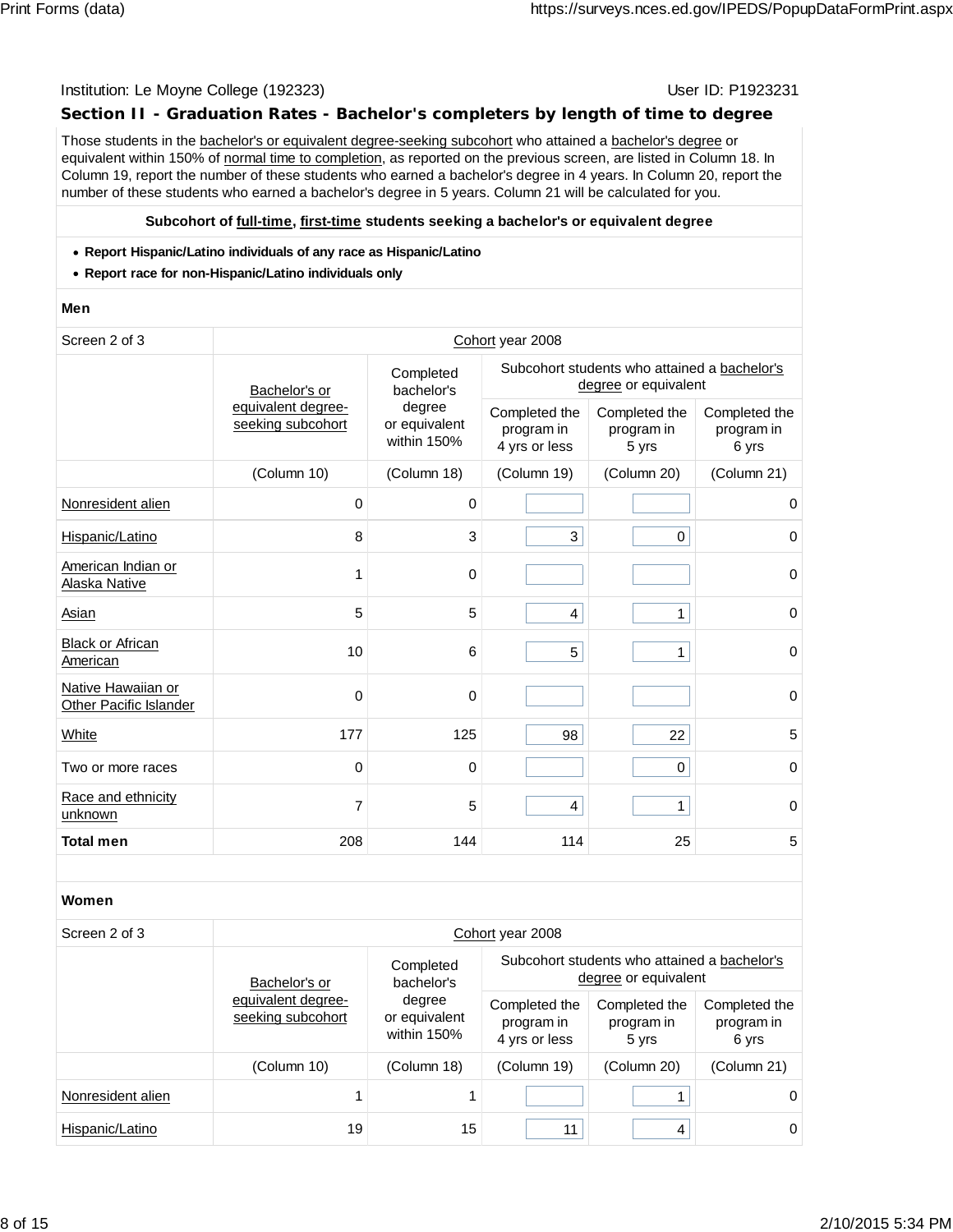| American Indian or<br>Alaska Native          | $\overline{c}$ | 2              | $\overline{2}$ |          | $\Omega$    |
|----------------------------------------------|----------------|----------------|----------------|----------|-------------|
| Asian                                        | 4              | $\overline{c}$ | 1              |          | $\Omega$    |
| <b>Black or African</b><br>American          | 13             | 7              | 6              |          | 0           |
| Native Hawaiian or<br>Other Pacific Islander | $\Omega$       | 0              |                | $\Omega$ | $\Omega$    |
| White                                        | 281            | 208            | 186            | 19       | 3           |
| Two or more races                            |                | 0              | 0              |          | $\mathbf 0$ |
| Race and ethnicity<br>unknown                | 14             | 11             | 11             |          | 0           |
| <b>Total women</b>                           | 335            | 246            | 217            | 26       | 3           |
|                                              |                |                |                |          |             |
| Total men + women                            | 543            | 390            | 331            | 51       | 8           |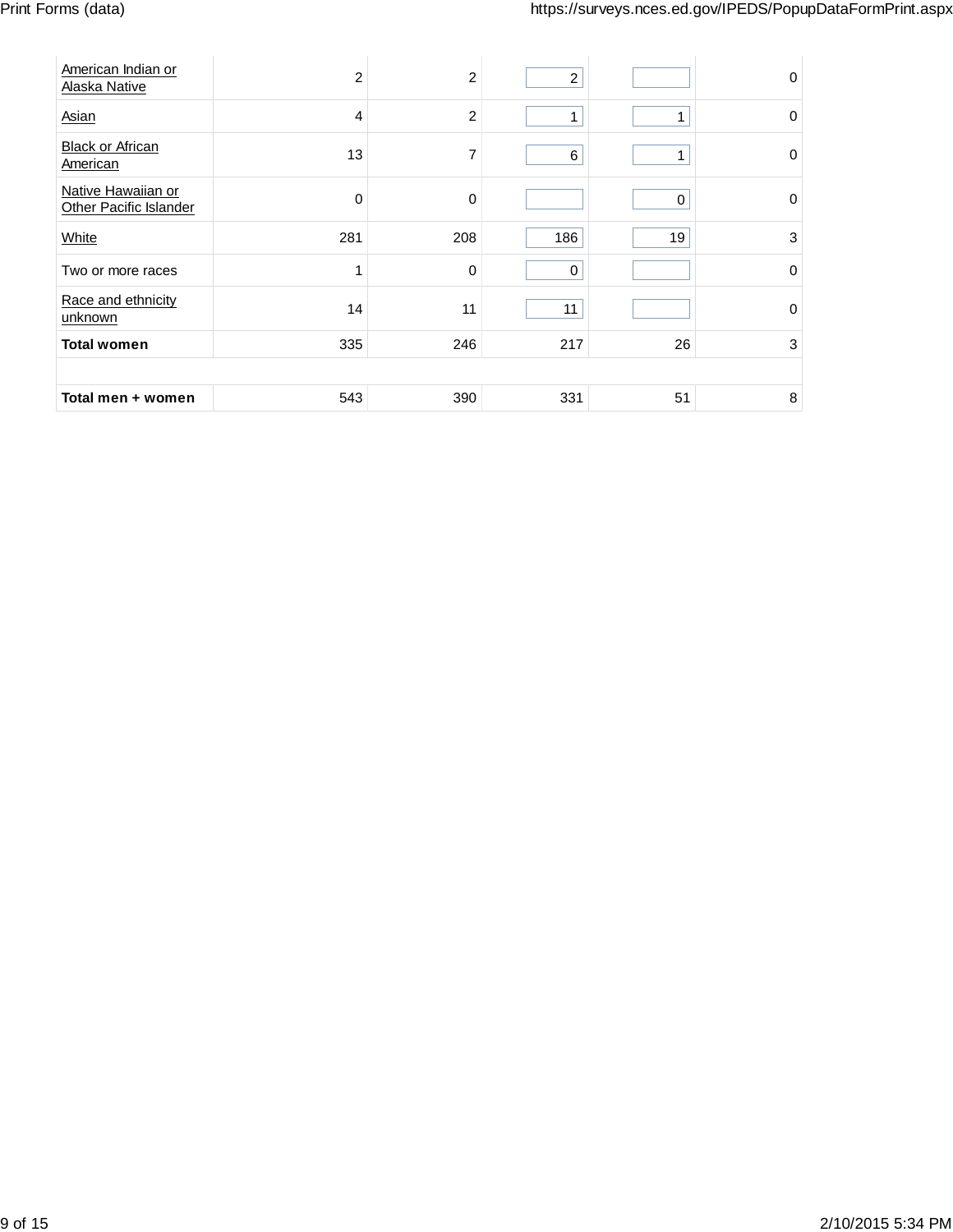## **Section II - Graduation Rates - Bachelor's or equivalent degree-seeking subcohort - Transfers/exclusions**

- In the columns below, report the status of those students in the BACHELOR'S OR EQUIVALENT DEGREE-SEEKING SUBCOHORT listed in Column 10 who did not complete a program within 150% of normal time to completion.
- Report transfers-out who did not complete a program in Column 30. If the mission of your institution includes providing substantial preparation for students to enroll in another eligible institution WITHOUT having completed a program, you must report transfer-out data in Column 30. A school is required to report only on those students that the school knows have transferred to another eligible institution. A school must document that the student actually transferred. If it is not part of your mission, you may report transfer-out data if you wish.
- Report eligible exclusions from the subcohort in Column 45. The ONLY allowable categories for this column are: Students who died or became permanently disabled Students who left school to serve in the armed forces (or have been called up to active duty) Students who left school to serve with a foreign aid service of the Federal Government Students who left school to serve on an official church mission
- Column 52 [No longer enrolled] will be calculated for you. This includes students who have dropped out as well as those who completed in greater than 150% of normal time.
- If you do not have any values to report in either Column 30, 45, or 51, you must enter at least one zero in a field on this screen to continue.

## **Subcohort of full-time, first-time students seeking a bachelor's or equivalent degree**

- **Report Hispanic/Latino individuals of any race as Hispanic/Latino**
- **Report race for non-Hispanic/Latino individuals only**

### **Men**

| Screen 3 of 3                                | Cohort year 2008                                           |                                    |                                |                     |                   |                       |
|----------------------------------------------|------------------------------------------------------------|------------------------------------|--------------------------------|---------------------|-------------------|-----------------------|
|                                              | Bachelor's or<br>equivalent<br>degree-seeking<br>subcohort | Total<br>completers<br>within 150% | Total transfer-out<br>students | Total<br>exclusions | Still<br>enrolled | No longer<br>enrolled |
|                                              | (Column 10)                                                | (Column 29)                        | (Column 30)                    | (Column 45)         | (Column<br>51)    | (Column 52)           |
| Nonresident alien                            | $\Omega$                                                   | 0                                  |                                |                     |                   | 0                     |
| Hispanic/Latino                              | 8                                                          | 3                                  |                                |                     |                   | 5                     |
| American Indian or<br>Alaska Native          | 1                                                          | 0                                  |                                |                     |                   | 1                     |
| <b>Asian</b>                                 | 5                                                          | 5                                  |                                |                     |                   | $\mathbf 0$           |
| <b>Black or African American</b>             | 10                                                         | 6                                  |                                |                     |                   | $\overline{4}$        |
| Native Hawaiian or Other<br>Pacific Islander | $\Omega$                                                   | 0                                  |                                |                     |                   | $\mathbf 0$           |
| White                                        | 177                                                        | 125                                |                                | $\overline{c}$      | $\overline{c}$    | 48                    |
| Two or more races                            | 0                                                          | 0                                  |                                |                     |                   | $\mathbf 0$           |
| Race and ethnicity<br>unknown                | 7                                                          | 5                                  |                                |                     |                   | $\overline{c}$        |
| <b>Total men</b>                             | 208                                                        | 144                                | 0                              | $\overline{2}$      | $\overline{2}$    | 60                    |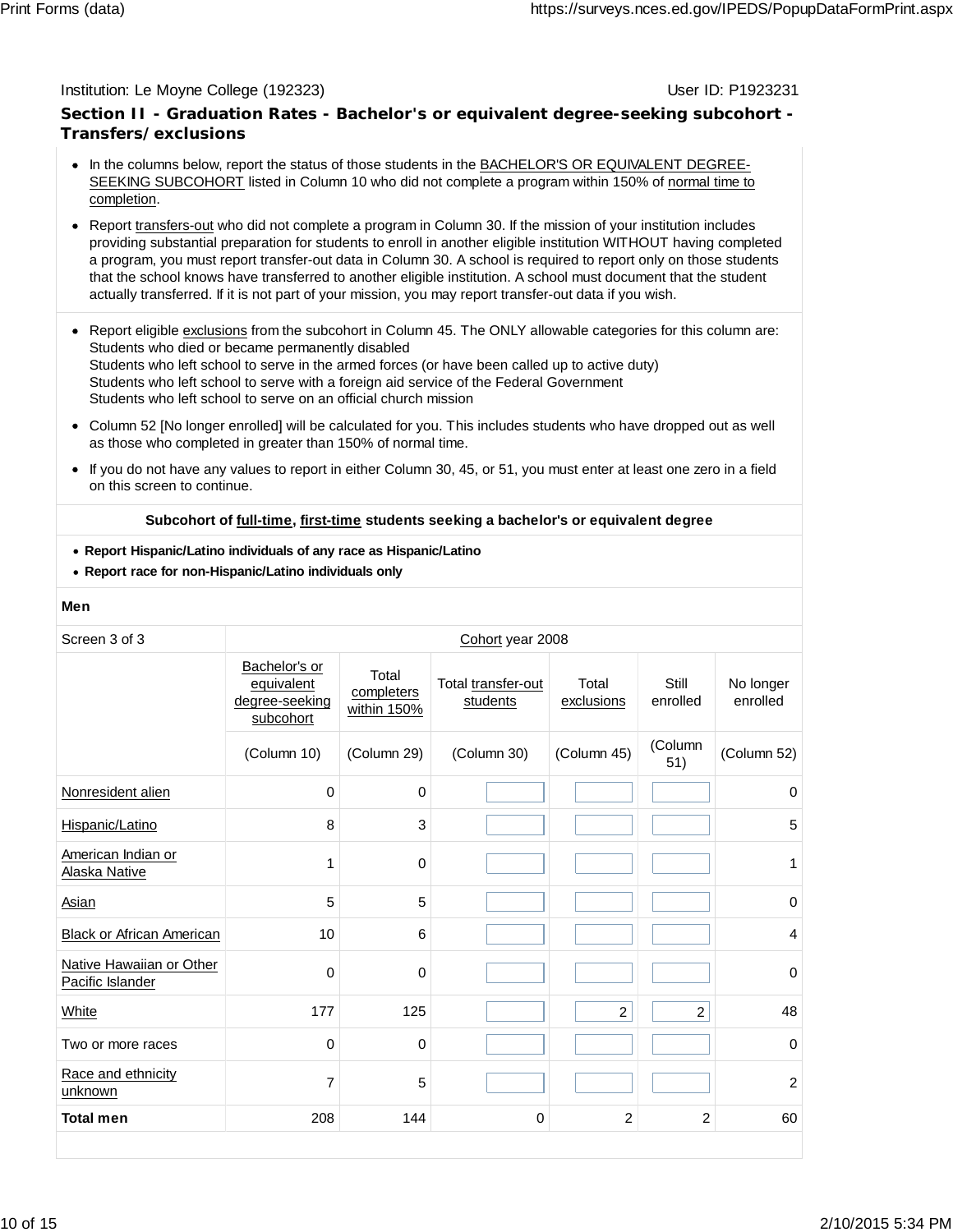## **Women**

| Screen 3 of 3                                | Cohort year 2008                                           |                                    |                                |                     |                   |                       |
|----------------------------------------------|------------------------------------------------------------|------------------------------------|--------------------------------|---------------------|-------------------|-----------------------|
|                                              | Bachelor's or<br>equivalent<br>degree-seeking<br>subcohort | Total<br>completers<br>within 150% | Total transfer-out<br>students | Total<br>exclusions | Still<br>enrolled | No longer<br>enrolled |
|                                              | (Column 10)                                                | (Column 29)                        | (Column 30)                    | (Column 45)         | (Column<br>51)    | (Column 52)           |
| Nonresident alien                            | 1                                                          | 1                                  |                                |                     |                   | 0                     |
| Hispanic/Latino                              | 19                                                         | 15                                 |                                |                     |                   | $\overline{4}$        |
| American Indian or<br>Alaska Native          | 2                                                          | $\overline{2}$                     |                                |                     |                   | $\mathbf 0$           |
| Asian                                        | 4                                                          | $\overline{2}$                     |                                |                     |                   | $\overline{c}$        |
| <b>Black or African American</b>             | 13                                                         | $\overline{7}$                     |                                |                     |                   | 6                     |
| Native Hawaiian or Other<br>Pacific Islander | 0                                                          | $\mathbf 0$                        |                                |                     |                   | 0                     |
| White                                        | 281                                                        | 208                                |                                |                     | $\overline{c}$    | 71                    |
| Two or more races                            | 1                                                          | $\mathbf 0$                        |                                |                     |                   | 1                     |
| Race and ethnicity<br>unknown                | 14                                                         | 11                                 |                                |                     |                   | 3                     |
| <b>Total women</b>                           | 335                                                        | 246                                | $\mathbf 0$                    | $\mathbf 0$         | $\overline{c}$    | 87                    |
|                                              |                                                            |                                    |                                |                     |                   |                       |
| Total men + women                            | 543                                                        | 390                                | 0                              | $\overline{c}$      | 4                 | 147                   |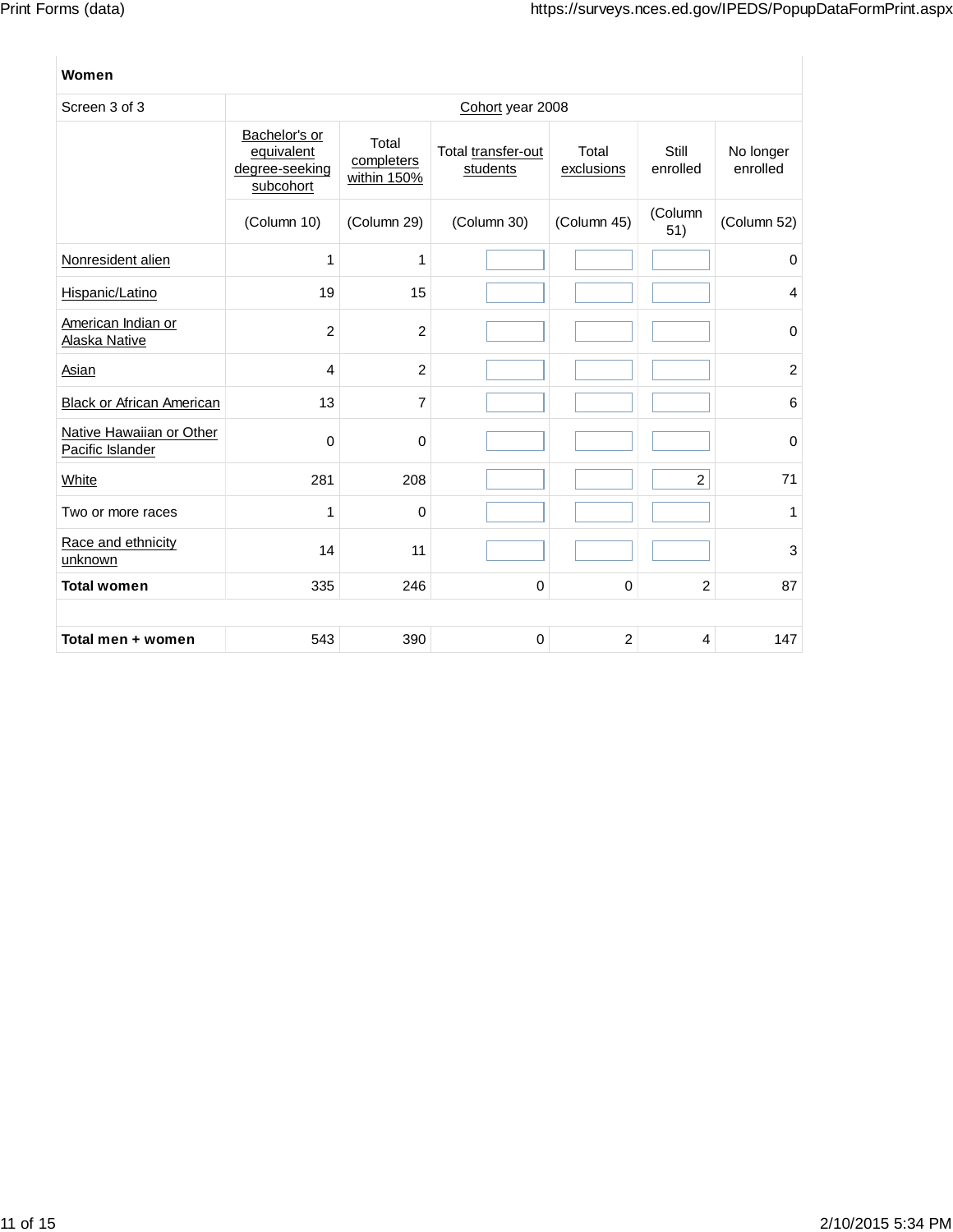**Graduation and transfer-out rates**

| Calculation of graduation and transfer-out rates                                        |                        |                        |                        |  |  |  |  |
|-----------------------------------------------------------------------------------------|------------------------|------------------------|------------------------|--|--|--|--|
| Screen 1 of 2                                                                           | Cohort year 2008       |                        |                        |  |  |  |  |
|                                                                                         |                        | Graduation rate        | Transfer-out rate      |  |  |  |  |
| 72<br><b>Overall Rates (will be displayed on College Navigator)</b>                     |                        |                        | 0                      |  |  |  |  |
| Men                                                                                     |                        | 70                     | 0                      |  |  |  |  |
| Women                                                                                   |                        | 73                     | $\Omega$               |  |  |  |  |
|                                                                                         |                        |                        |                        |  |  |  |  |
| Graduation rates displayed below in bold italics will be displayed on College Navigator |                        |                        |                        |  |  |  |  |
| Graduation rates for students pursuing bachelor's or equivalent degrees                 |                        |                        |                        |  |  |  |  |
|                                                                                         | 4 year graduation rate | 5 year graduation rate | 6 year graduation rate |  |  |  |  |
| Men                                                                                     | 55                     | 67                     | 70                     |  |  |  |  |
| Women                                                                                   | 65                     | 73                     | 73                     |  |  |  |  |
|                                                                                         |                        |                        |                        |  |  |  |  |
| Total (men and women)                                                                   | 61                     | 71                     | 72                     |  |  |  |  |
| Nonresident alien                                                                       | 0                      | 100                    | 100                    |  |  |  |  |
| Hispanic/Latino                                                                         | 52                     | 67                     | 67                     |  |  |  |  |
| American Indian or Alaska Native                                                        | 67                     | 67                     | 67                     |  |  |  |  |

| Hispanic/Latino                           | 52 | 67 | 67 |
|-------------------------------------------|----|----|----|
| American Indian or Alaska Native          | 67 | 67 | 67 |
| Asian                                     | 56 | 78 | 78 |
| Black or African American                 | 48 | 57 | 57 |
| Native Hawaiian or Other Pacific Islander |    |    |    |
| White                                     | 62 | 71 | 73 |
| Two or more races                         | 0  | 0  |    |
| Race and ethnicity unknown                | 71 | 76 | 76 |
|                                           |    |    |    |

**Do you wish to provide additional context notes?**

**O** Yes and the Monday of No

*A* **Note that certain information from these worksheets will be displayed on College Navigator, as noted. You may use the space below to provide context for these data. These context notes will be posted on the College Navigator website, and should be written to be understood by students and parents.**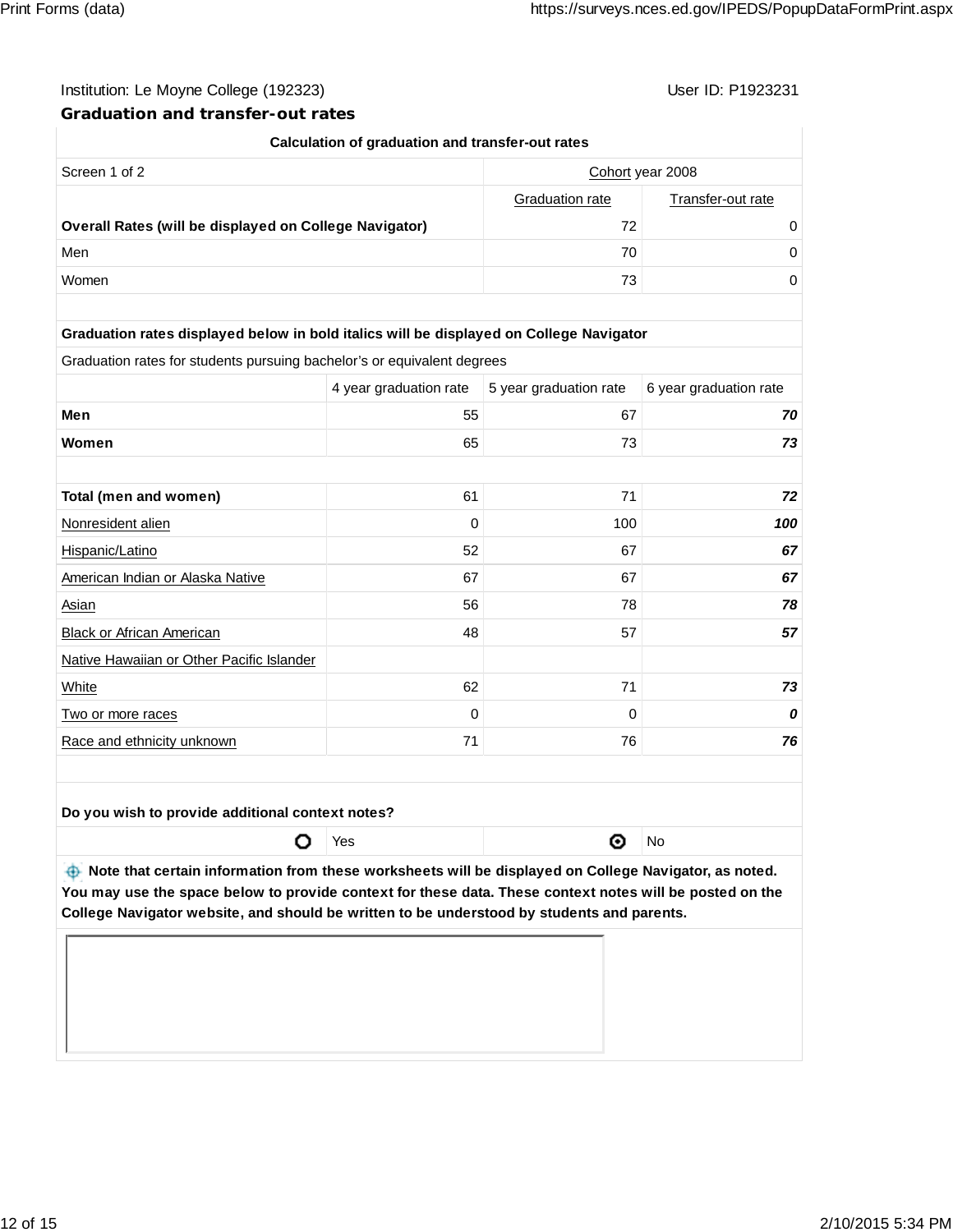# **4-year average rates**

|                                                                                | 4-year average rates |             |           |             |              |
|--------------------------------------------------------------------------------|----------------------|-------------|-----------|-------------|--------------|
| Screen 2 of 2                                                                  |                      |             |           |             |              |
| Men                                                                            |                      |             |           |             |              |
|                                                                                | 2005                 | 2006        | 2007      | 2008        | 4-year Total |
| Adjusted cohort                                                                | 211                  | 214         | 229       | 206         | 860          |
| Total completers within 150%                                                   | 154                  | 142         | 157       | 144         | 597          |
| Total transfer-out students                                                    | 0                    | $\mathbf 0$ | $\,0\,$   | 0           | 0            |
|                                                                                |                      |             |           |             |              |
| Women                                                                          |                      |             |           |             |              |
|                                                                                | 2005                 | 2006        | 2007      | 2008        | 4-year Total |
| Adjusted cohort                                                                | 308                  | 330         | 348       | 335         | 1,321        |
| Total completers within 150%                                                   | 221                  | 232         | 269       | 246         | 968          |
| Total transfer-out students                                                    | 0                    | $\mathbf 0$ | $\pmb{0}$ | $\mathbf 0$ | 0            |
|                                                                                |                      |             |           |             |              |
| Total (men and women)                                                          |                      |             |           |             |              |
|                                                                                | 2005                 | 2006        | 2007      | 2008        | 4-year Total |
| Adjusted cohort                                                                | 519                  | 544         | 577       | 541         | 2,181        |
| Total completers within 150%                                                   | 375                  | 374         | 426       | 390         | 1,565        |
| Total transfer-out students                                                    | 0                    | $\mathbf 0$ | 0         | $\mathbf 0$ | 0            |
|                                                                                |                      |             |           |             |              |
| 4-year average Student Right-to-Know completion or graduation rate calculation |                      |             |           |             | 72           |
| (Total Completers within 150% / Adjusted Cohort)                               |                      |             |           |             |              |
| 4-year average Student Right-to-Know transfer-out rate calculation             |                      |             |           |             | 0            |
| (Total Transfer-out Students / Adjusted Cohort)                                |                      |             |           |             |              |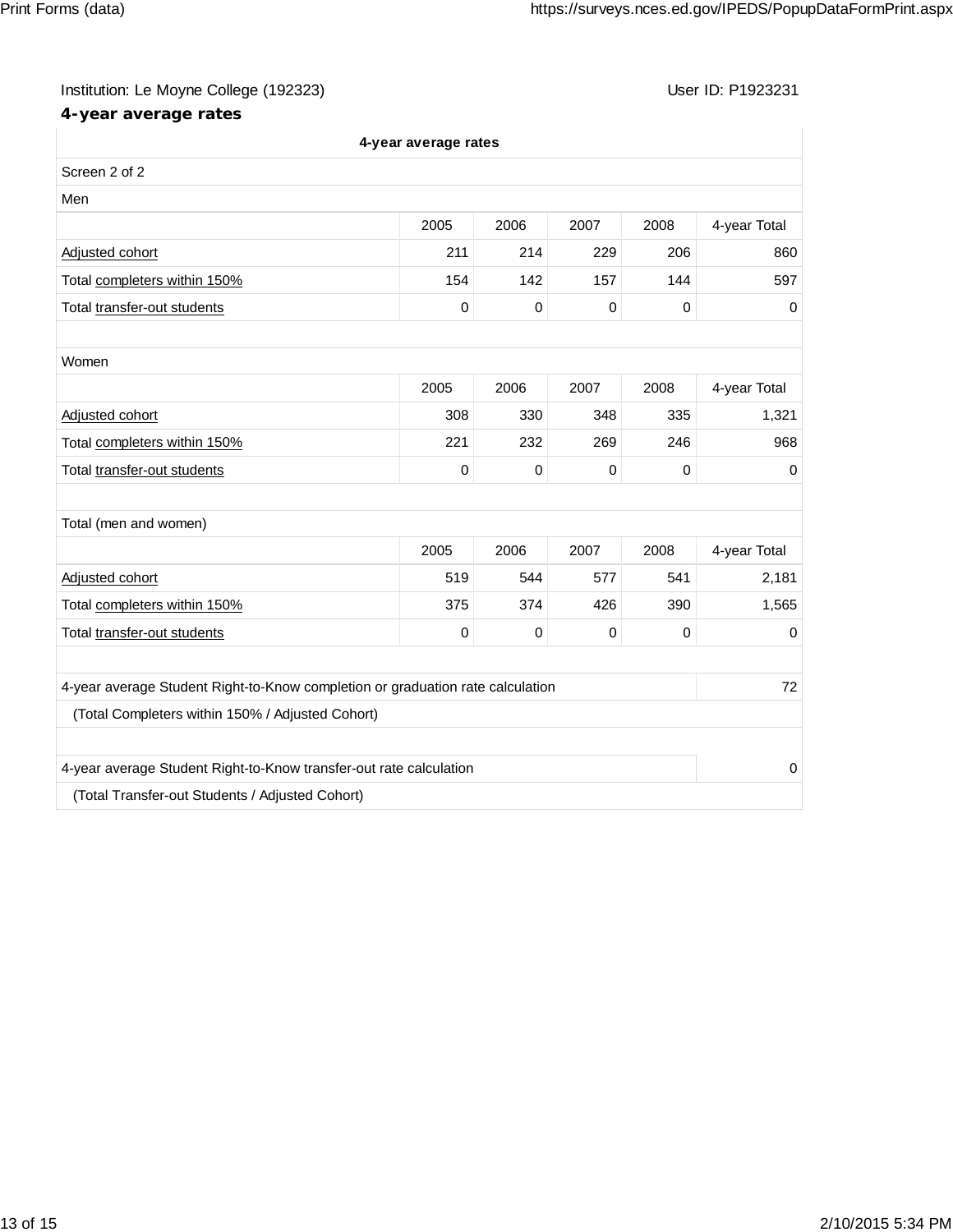| Prepared by | Institution: Le Moyne College (192323)      |    |                                                                                                                                                                                                                                             |  | User ID: P1923231 |
|-------------|---------------------------------------------|----|---------------------------------------------------------------------------------------------------------------------------------------------------------------------------------------------------------------------------------------------|--|-------------------|
|             | This survey component was prepared by:      |    |                                                                                                                                                                                                                                             |  |                   |
| ◉           | Keyholder                                   | Ω  | <b>SFA Contact</b>                                                                                                                                                                                                                          |  | <b>HR Contact</b> |
| О           | <b>Finance Contact</b>                      | O  | Academic Library Contact                                                                                                                                                                                                                    |  | Other             |
| Name:       | Dan Skidmore                                |    |                                                                                                                                                                                                                                             |  |                   |
| Email:      | skidmodl@lemoyne.edu                        |    |                                                                                                                                                                                                                                             |  |                   |
|             | How long did it take to prepare this survey |    |                                                                                                                                                                                                                                             |  |                   |
| component?  |                                             | 24 | hours                                                                                                                                                                                                                                       |  | minutes           |
|             |                                             |    | The name of the preparer is being collected so that we can follow up with the appropriate person in the event that there<br>are questions concerning the data. The Keyholder will be copied on all email correspondence to other preparers. |  |                   |

The time it took to prepare this component is being collected so that we can continue to improve our estimate of the reporting burden associated with IPEDS. Please include in your estimate the time it took for you to review instructions, query and search data sources, complete and review the component, and submit the data through the Data Collection System.

Thank you for your assistance.